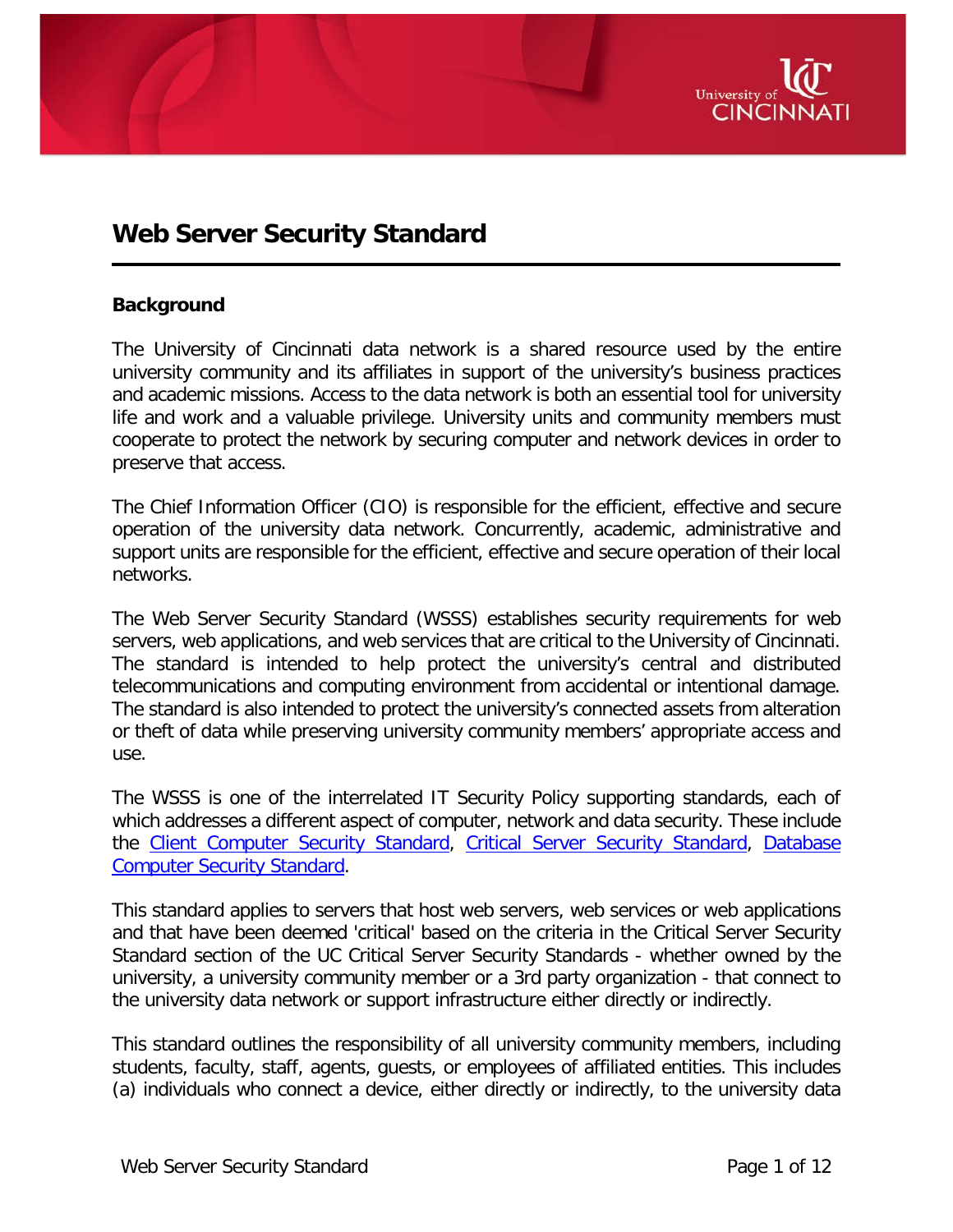network or support infrastructure, (b) individuals who install, maintain, or support a critical server, (c) individuals who develop, deploy, or maintain an application that resides or runs on a critical server, and (d) individuals who maintain or support a web server, or anyone who develops, deploys, or maintains a web application or other web content.

### **The Web Server Security Standard**

The server hosting the web server, web service, or web application must comply with the UC [Client Computer Security Standard](http://www.uc.edu/content/dam/uc/infosec/docs/Standards/Client_Computing_Security_Standard_9.1.1.pdf) and the UC [Critical Server Security Standard.](http://www.uc.edu/content/dam/uc/infosec/docs/Standards/Critical_Server_Security_Standard_9.1.2.pdf)

All servers that host web servers, web services, or web applications and that have been deemed 'critical' based on the criteria in Critical Server Security Standard section of the UC Critical Server Security Standards must comply with this standard. A portion of those criteria are repeated here for the reader's convenience:

A 'critical' computer meets at least one of the following criteria:

- 1. It contains or serves Restricted Data, as defined in the [Data Governance &](https://www.uc.edu/content/dam/uc/infosec/docs/policies/Data_Governance_and_Classification_Policy_9.1.1.pdf)  [Classification Policy](https://www.uc.edu/content/dam/uc/infosec/docs/policies/Data_Governance_and_Classification_Policy_9.1.1.pdf) Loss of service carries a significant financial liability, including grants and contracts.
- 2. Loss of service results in a significant negative impact(s) for the unit or for the reputation of the university.
- 3. Unit administration deems the server to be critical.

#### **Installation and Configuration**

Since often web servers exist as applications on a host operating system, they require special considerations during the configuration and installation phase of deployment

Technical staff MUST:

- 1. Configure web services in accordance with vendor security recommendations.
- 2. Ensure that only those web services or applications specifically needed should be enabled. Web services, applications, and sample content which is not needed should be disabled.
- 3. Patch web server software and web applications to all current security patches, as required by the UC Critical Server Security Standard. Software developed by vendors or developers unresponsive to patching security vulnerabilities should be replaced with alternative software. If alternative software is not available, a responsible party may assume patching responsibility, or compensating controls must be put into place.
- 4. Configure the web server to allow access only to data that is meant to be publicly available. Configure a robots.txt file to properly protect content from automatic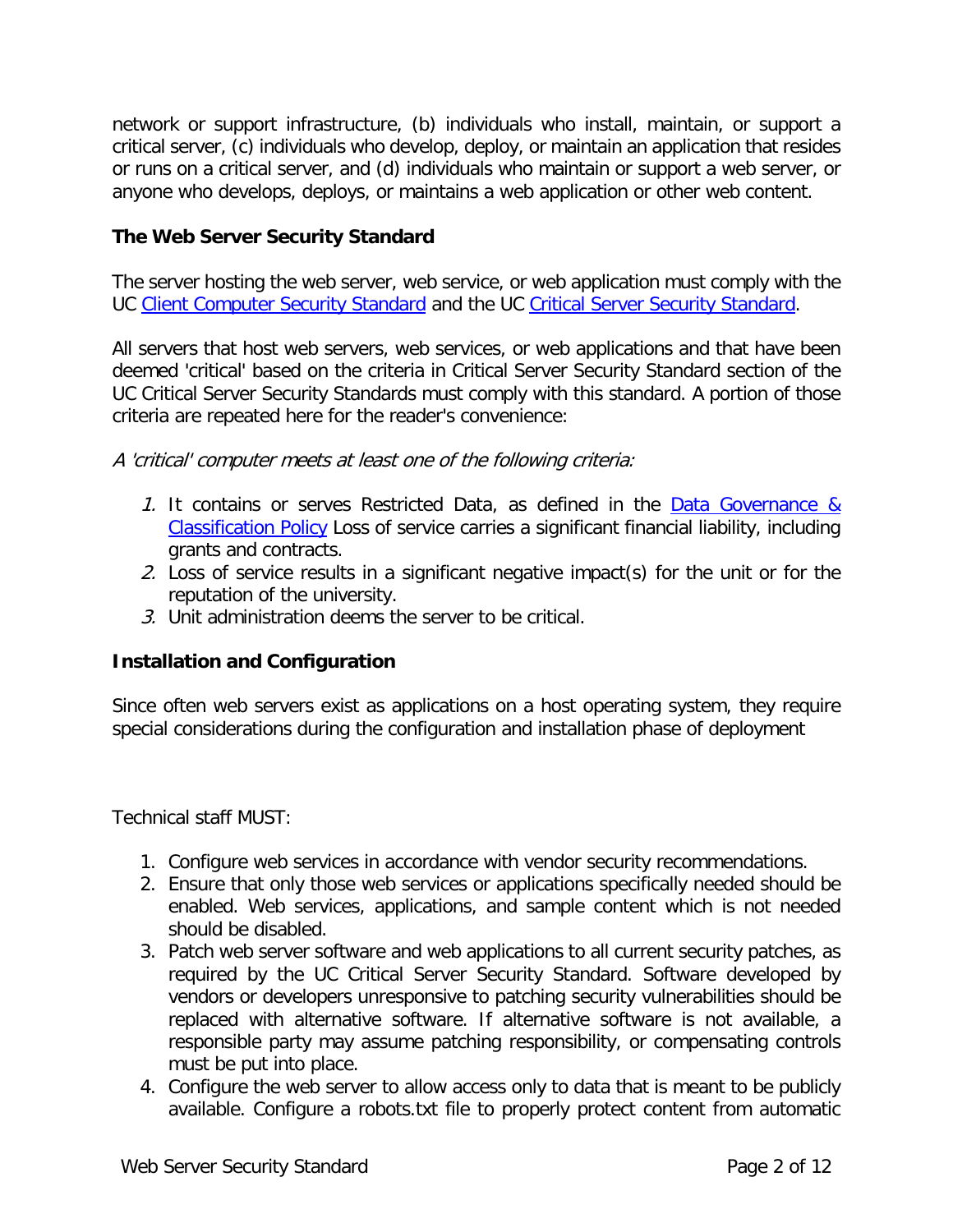collection by web crawlers. "Obscure" or "secret" file or directory names must NOT be used to protect content.

- 5. Monitor comments on blogs and other forums if anonymous posting is allowed. This responsibility may be delegated to non-technical staff as deemed appropriate by the department or unit.
- 6. Prohibit web servers and web applications to run with elevated privileges (e.g. "root" or "Administrator").
- 7. Use secure mechanisms to allow developers to install new or update existing content. Traditional FTP or other unencrypted password-based systems must not be used. Alternative protocols that provide encryption and secure authentication (e.g. SSH/SCP, SFTP, and rsync/SSH) must be used.

Technical staff SHOULD:

- 1. Store content uploaded through web applications outside of the document root.
- 2. Limit the ability of web server and web application user accounts to modify other programs, logs, or system configuration files by limiting account privileges.

## **Logs**

Technical staff MUST:

- 1. Develop or configure web servers and applications to write logs that are adequate for incident response and security investigations. Useful log information includes, but is not limited to: Failed and successful login attempts, Account privilege changes and Timestamp information. Logs must contain the URLs as requested by the client. Logs must be retained for a minimum of 90 days, as with Critical Server [Security Standard.](http://www.uc.edu/content/dam/uc/infosec/docs/Standards/Critical_Server_Security_Standard_9.1.2.pdf)
- 2. Keep discrete log files for each virtual web server If there are multiple virtual web servers hosted on a single server instance.
- 3. Copy web service logs to a separate secure log server for retention.

## **Encryption**

Technical staff MUST:

- 1. Encrypt all Restricted Data (as defined by the **Data Governance & Classification** [Policy\)](https://www.uc.edu/content/dam/uc/infosec/docs/policies/Data_Governance_and_Classification_Policy_9.1.1.pdf).
- 2. Use commercially signed or authorized certificates for web services outside of the department or unit.
- 3. Renew certificates before their expiration date.

## **Secure Software Design, Implementation, and Testing Procedures**

Unit administrative staff SHOULD: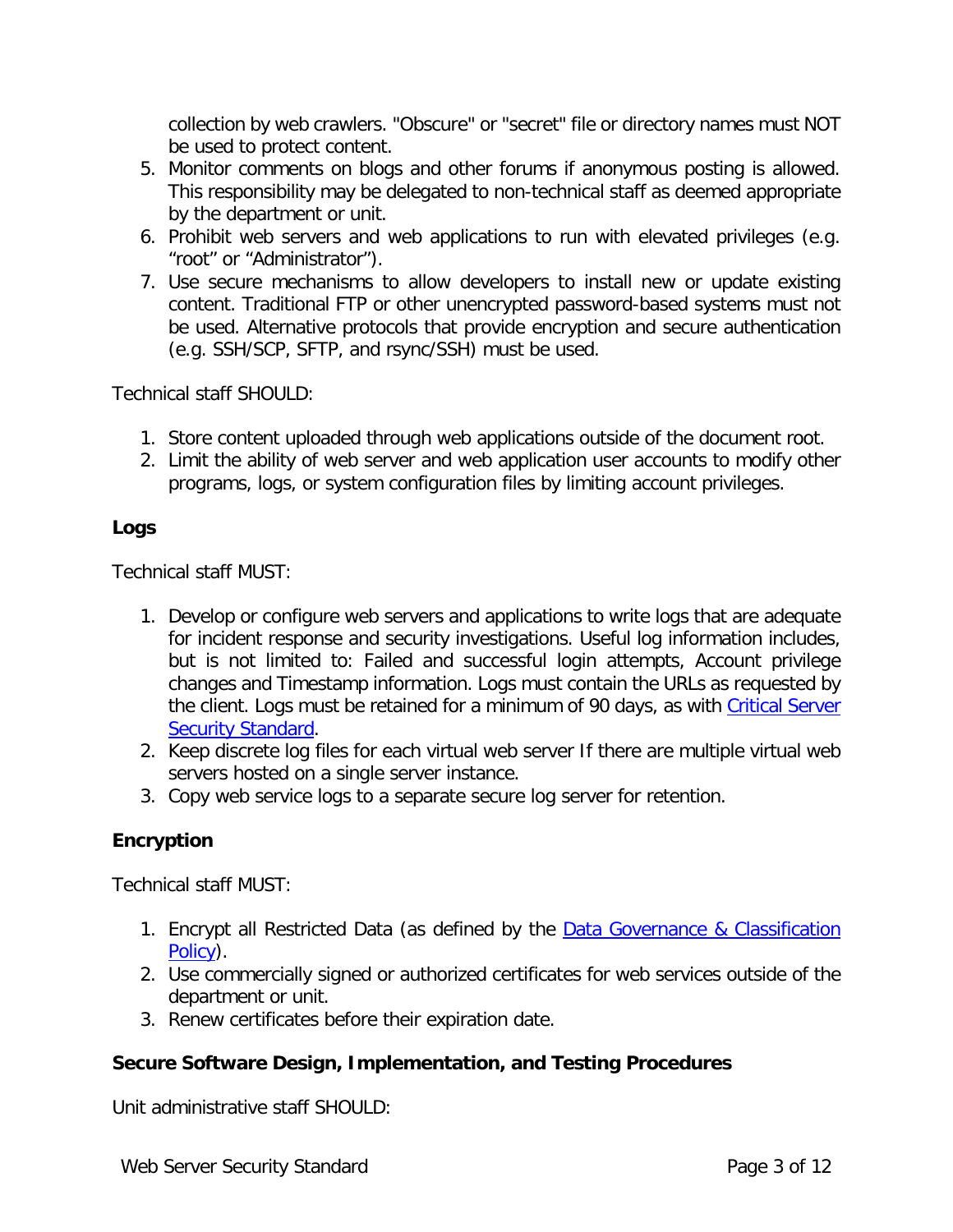- 1. Train those who develop web applications in secure code design, implementation, and testing procedures.
- 2. Review code to identify and correct common mistakes where possible or appropriate before deployment.

Technical staff SHOULD:

- 1. Prevent the error messages from underlying systems and processes from being publicly available to the web browser.
- 2. Only use active client-side and server-side content when absolutely necessary, and then with extreme caution.
- 3. Frequently and regularly scan web services for vulnerabilities (e.g. SQL injection flaws, cross-site scripting).

### **Compliance**

### **Standards Compliance**

All designated critical devices must comply with the UC Critical Server Security Standard.

In some cases it may not be possible to bring a device into compliance. For example, older laboratory equipment software may not operate with current operating systems or security patches. In these cases operating units or individuals and their information technology staff must employ compensating controls. In rare cases an exception may be made if no compensating control is possible.

Units must internally document requested compensating controls and any exceptions. These must be reviewed, tested, and approved by the UCIT Office of Information Security and the operating unit or individual must retain the approved documentation for audit so long as the device is in operation.

#### **Registration of Critical Servers**

Units are required to register all critical servers. Technical staff must register all IP addresses and DNS host names and 24/7 contact information for the administrators who are responsible for the servers. Information identifying department or controlling unit is also required.

#### **Role of Units, IT staff, and others**

The user's department/unit is responsible for ensuring compliance with the CCSS, though departmental/organization IT staff may perform the actual implementation on university owned equipment.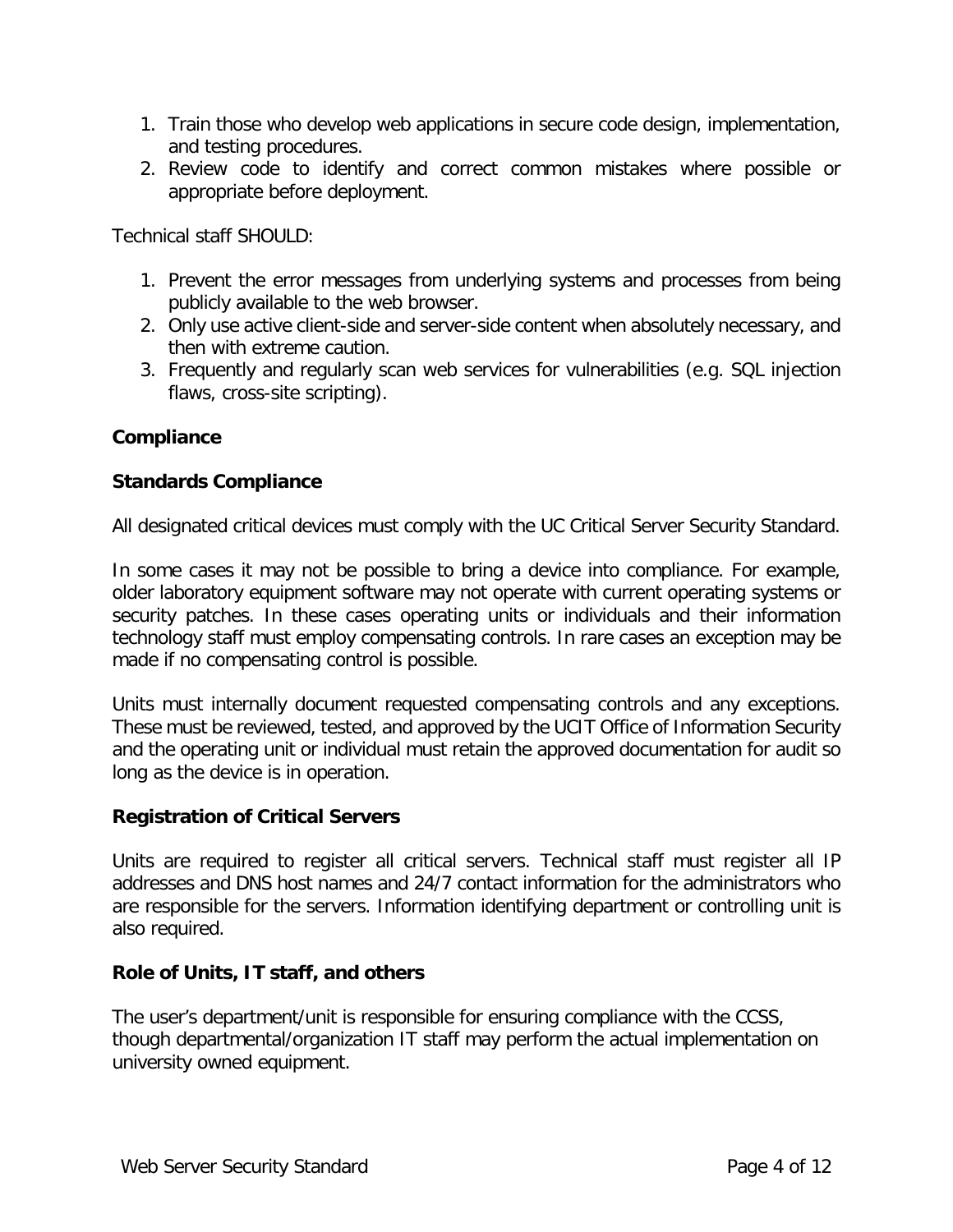The user is responsible for compliance on personally owned equipment. Users granted responsibility for administration on university equipment will share responsibility for compliance with local IT staff. (i.e. local administrator rights, users granted access via a local administrative privilege standard policy)

Individual university community members who do not comply with this standard are in violation of the policy on the [Acceptable Use of University Information Technology](https://www.uc.edu/content/dam/uc/infosec/docs/policies/Acceptable_Use_of_University_Information_Technology_Resources_9.1.3.pdf)  [Resources](https://www.uc.edu/content/dam/uc/infosec/docs/policies/Acceptable_Use_of_University_Information_Technology_Resources_9.1.3.pdf) and the [Data Governance & Classification Policy.](https://www.uc.edu/content/dam/uc/infosec/docs/policies/Data_Governance_and_Classification_Policy_9.1.1.pdf) In accordance with that policy, violators may be denied access to university computing resources and may be subject to other penalties and disciplinary action including university disciplinary procedures.

Units are required to register all critical servers. Technical staff must register all IP addresses and DNS host names and 24/7 contact information for the administrators who are responsible for the servers. Information identifying department or controlling unit is also required. Units are expected to maintain local records of critical servers as well.

## **Role of UCIT Information Security**

IT@UC Office of Information Security is tasked with the responsibility of maintaining the CCSS standard and ensuring that the document is kept current with threats and technologies going forward. IT@UC Office of Information Security will include community feedback and do publicity for any changes to the document.

IT@UC Office of Information Security members are also identified as the enterprise subject matter experts on information security practice and policy and in that role can be asked to perform security assessments or consultations with university units.

### **Compliance Mechanisms**

Compliance with the standard can be accomplished using a variety of technological or practical tools. Units that have the capability to perform automated detection of patches and vulnerabilities (such as Altiris, LANdesk, Cisco Clean Access, Juniper NAC, etc.) should use these tools to do regular inspection of their networks to gather information regarding the state of compliance.

Those units that do not have the capability to run automated tools to gather compliance information are encouraged to consider purchasing/acquiring these tools but may elect to use a manual process such as spot inspection of computers to determine overall compliance.

Units must conduct a compliance inventory on all university- managed devices on no less than a quarterly basis.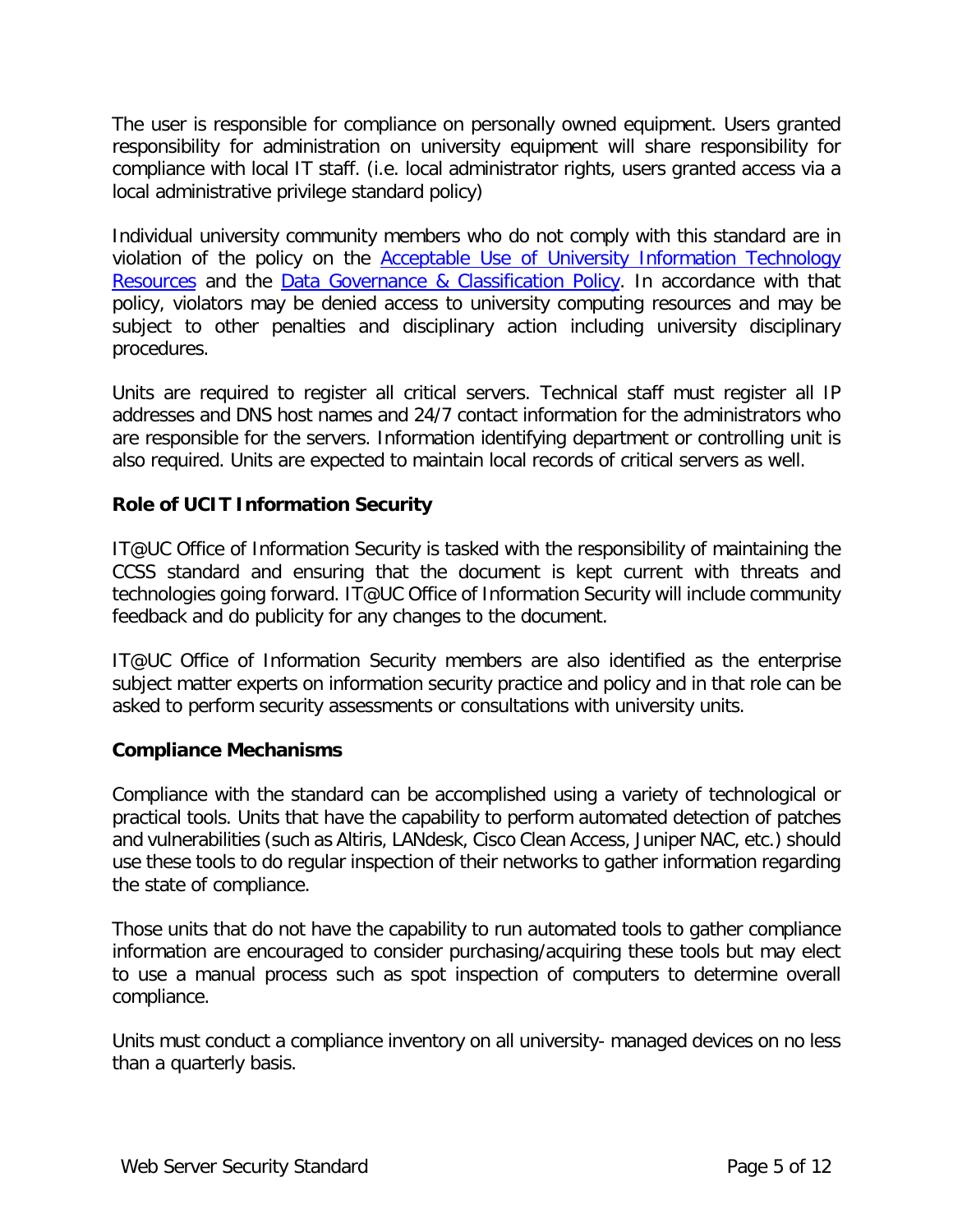UCIT Information Security may conduct an inspection of unit resources in cooperation with the unit leadership and IT staff to determine overall CCSS compliance. These spot inspections are required if a unit is confirmed through investigation to have been involved in a CCSS related data breach.

Devices found not to be in compliance must be quarantined from the general network and the compliance issue must be addressed before it may be restored to normal operation. If the device cannot be made compliant the unit may implement a compensating control or request an exception. Upon approval of the exception request the device may be restored to normal operation.

### **Compliance Reporting**

Units are expected to report to the Office of the Chief Information Officer on the details of CCSS compliance. Registered critical server information will be validated and maintained in a current status. Units are required to certify the accuracy of these registrations on a quarterly basis.

This information will be used for audit and compliance checking by OIS during required and random checks. These numbers are also reported up to the Board of Trustees. Units are encouraged to add comments when special circumstances surrounding compliance with the CCSS are identified. These comments will also help the university identify areas where compliance concerns exist and discussion of general technology solutions or security advice can be offered.

Designated members of each unit should file reports though colleges and larger departments may be asked to roll up report numbers to simplify the process of analysis. One administrative designee as well as at least one IT professional should be assigned the task of collecting and reporting this information.

### **Definitions**

- **Anti-malware** software designed to combat malware software by protecting computers from attack, neutralization or removal of the offensive programs.
- **Compensating controls** a method of addressing the risk associated with a standard requirement by using alternative techniques to mitigate the risk.
- **Computer** a desktop or mobile device (including smart phones, PDA, etc.) that is used primarily for normal desktop application work. With regards to the CCSS computer does not include computing devices with a dedicated use like building control systems or dedicated appliances that perform only a dedicated function. This definition does not exclude desktop systems traditionally used for desktop purposes that are re-tasked for use in non-traditional roles. (i.e. lab instrument control)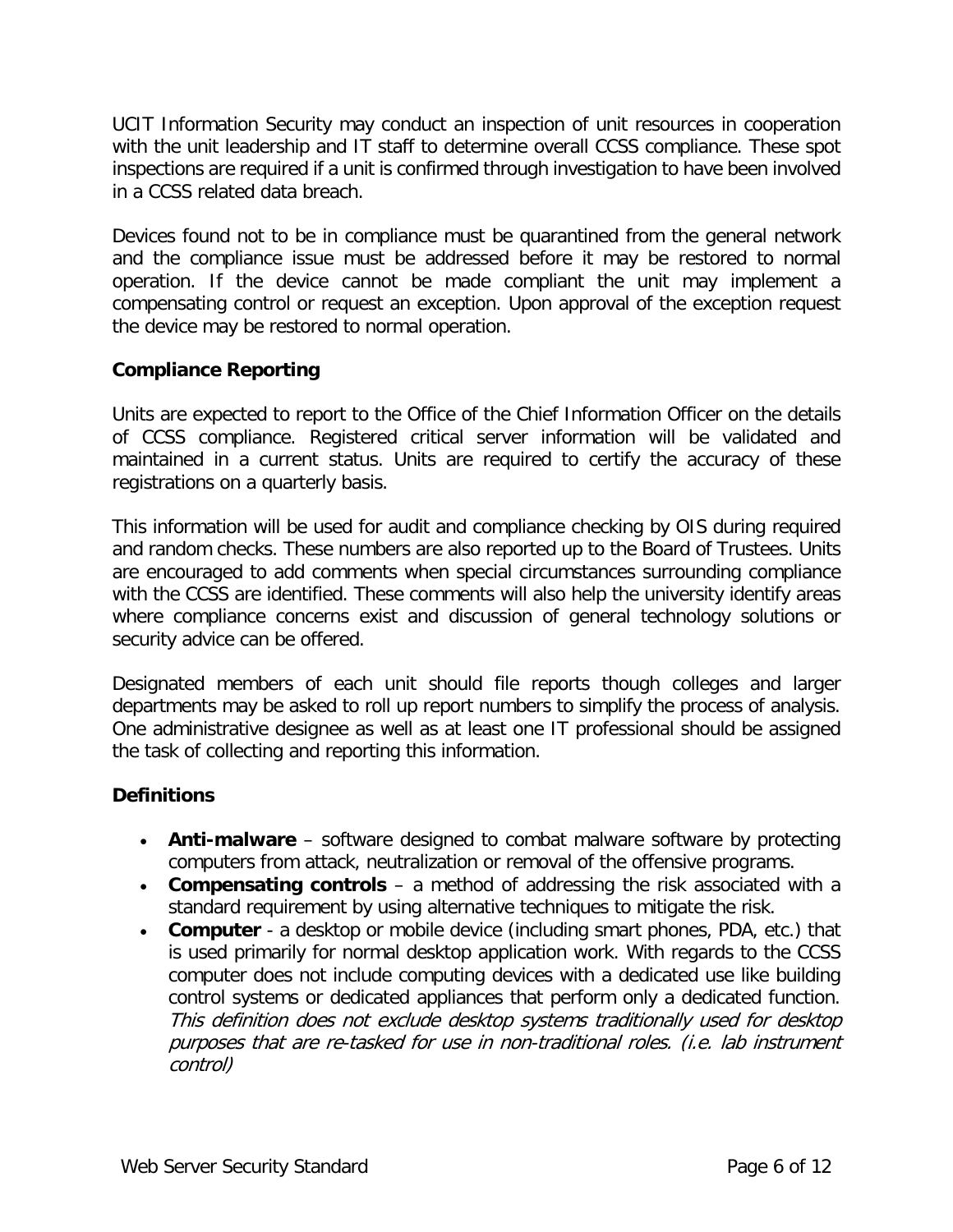- **Data network** a group of interconnected computers managed by The Ohio State University
- **Device** for the purposes of this standard, device is an interchangeable term with the above definition of computer.
- **Data Trustee** university administrators at the vice presidential level who bear the ultimate responsibility for ensuring the protection of the data stored by those in their reporting area
- **Data Steward** university employees who have direct operational-level responsibility for information management
- **Data Custodian** computer system administrators responsible for the operation and management of systems and servers which store or provide access to institutional data
- **Data User** a university unit or community member using institutional data in the conduct of university business
- **Firewall software** a part of a data network that is designed to block unauthorized access while permitting authorized communication. Firewalls can be software or dedicated computers that are configured to control computer traffic between different computer networks based upon a set of rules and other criteria.
- **Manually** updated through a manual process, this process can include some automated tools but is generally accomplished using manpower resources and monitored directly by employees.
- **Non-compliant** a device that does not meet the requirements of the standard.
- **Operating system** The most important program that runs on a computer. Every general-purpose computer must have an operating system to run other programs.
- **UCNet** the University of Cincinnati data network.
- **Password** a sequence of characters that one must input to gain access to a file, application, or computer system.
- **Quarantine** to isolate the device from other connected devices in a way that protects the device from exposure and prevents the device from potentially affecting the other resources on the data network.
- **Supported** software and hardware that is currently receiving security updates by the manufacturer.
- **University-managed devices** devices purchased, owned, gifted, granted and maintained by university employees. University-owned devices can include supported computer systems and devices purchased through any of the various funding models including but not limited to grants, endowment, direct purchase, etc.
- **User name** a specific log in identity keyed to an individual user. User names are typically used to gain access to a computer operating system or application.
- **Viruses, spyware or adware** a group of computer programs classified as "bad" or malware. Viruses, spyware and adware often exploit flaws in computer programs and operating systems to extract information or attack the integrity of a data network.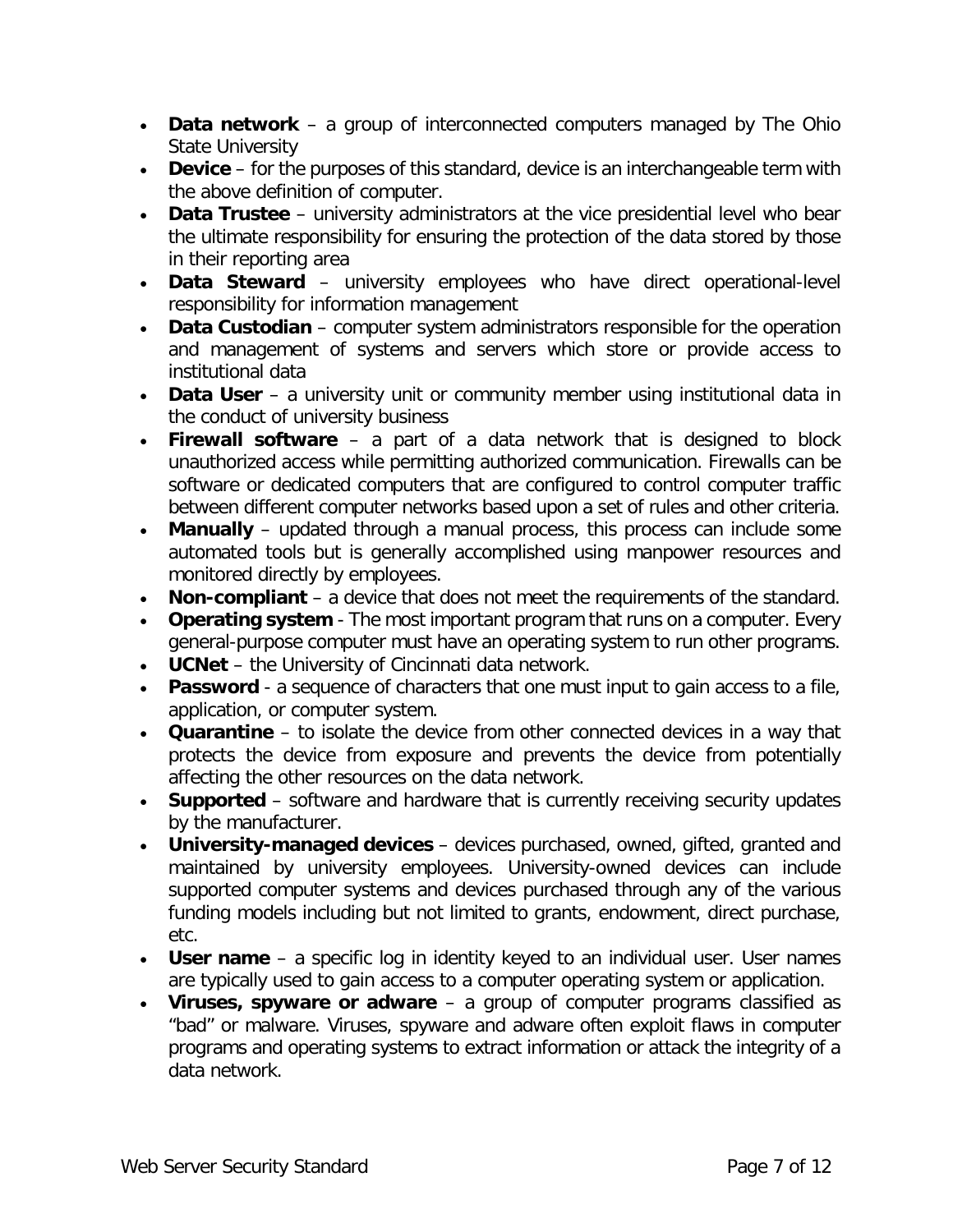• **Web browser** - a computer program used for accessing sites or information on a network (such as the World Wide Web).

### **Tools:**

Web Server Security Evaluation Checklist (**See Appendix A**) Frequently Asked Questions **(See Appendix B)**

### **Related links:**

[Data Governance & Classification Policy](https://www.uc.edu/content/dam/uc/infosec/docs/policies/Data_Governance_and_Classification_Policy_9.1.1.pdf) [Vulnerable Systems Policy](https://www.uc.edu/content/dam/uc/infosec/docs/policies/Vulnerable_Electronic_Systems_Policy_9_1_2.pdf) Acceptable [Use of University Information Technology](https://www.uc.edu/content/dam/uc/infosec/docs/policies/Acceptable_Use_of_University_Information_Technology_Resources_9.1.3.pdf) Resources **[Asset Disposition Policy](http://www.uc.edu/content/dam/uc/af/financialpolicies/Docs/assetdisp_pol.pdf)** 

### **Contact Information**

IT@UC Office of Information Security 513-558-ISEC (4732) Email: *infosec@uc.edu* 

## **History:**

Issued: 01/10/2013 Revised: 03/16/2017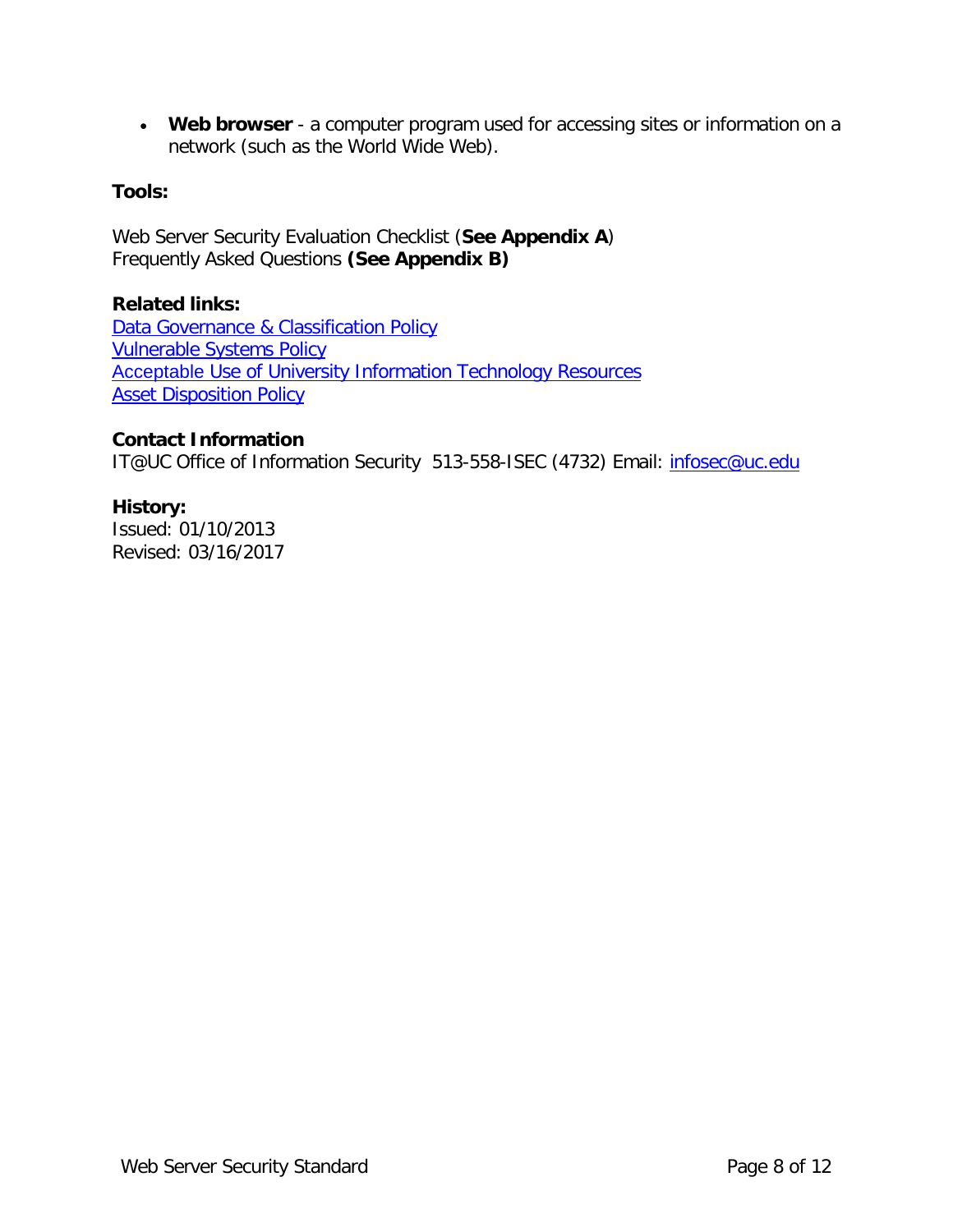## **Appendix A**

### Web Server Security Evaluation Checklist

A 'critical' computer meets at least one of the following criteria:

1. It serves restricted data, as defined in the Data Governance & Classification Policy.

2. Loss of service carries a significant financial liability, including grants and contracts.

3. Loss of service results in a significant negative impact(s) for the unit or for the reputation of the university.

4. Unit administration deems the server to be critical.

| Statement                                                                                                                                                                                                           | Must or<br>Should? | Met | <b>Not</b><br>Met | Comments |
|---------------------------------------------------------------------------------------------------------------------------------------------------------------------------------------------------------------------|--------------------|-----|-------------------|----------|
| Complies with UC Client Computer Security Standard                                                                                                                                                                  | Must               |     |                   |          |
| Complies with UC Critical Server Security Standard                                                                                                                                                                  | Must               |     |                   |          |
| a. Installation & Configuration                                                                                                                                                                                     |                    |     |                   |          |
| Configure web services according to vendor security recommendations                                                                                                                                                 | Must               |     |                   |          |
| Configure server to use ONLY needed web services or applications                                                                                                                                                    | Must               |     |                   |          |
| Install all required updates and security patches prior to deployment of web server.                                                                                                                                | Must               |     |                   |          |
| Configure server to only display public data.                                                                                                                                                                       | Must               |     |                   |          |
| Configure "robots.txt" or similar files to protect content.                                                                                                                                                         | Must               |     |                   |          |
| Configure Moderation or assign personnel to monitor any blog or forum content if<br>anonymous posting is allowed.                                                                                                   | Must               |     |                   |          |
| Prevent web servers or web applications from executing with "elevated" or admin<br>privileges.                                                                                                                      | Must               |     |                   |          |
| Use secure mechanisms to allow developers to install new or update existing content.<br>Do not use traditional FTP or other unencrypted password-based systems.                                                     | Must               |     |                   |          |
| Store all uploaded web content outside of document root.                                                                                                                                                            | Should             |     |                   |          |
| Configure web services and web applications to use limited named accounts when<br>modifying other programs, logs or configuration files.                                                                            | Should             |     |                   |          |
| b. Logging                                                                                                                                                                                                          |                    |     |                   |          |
| Configure web servers or applications to write logs containing login attempts<br>(successful or failed), account modification (privilege changes, promotion, creation,<br>deletion), timestamp, client access URLs. | Must               |     |                   |          |
| Configure log retention of 90 days and plan for adequate storage space.                                                                                                                                             | Must               |     |                   |          |
| Create discrete logs for each server instance.                                                                                                                                                                      | Must               |     |                   |          |
| Copy web server/application logs to another log management server or<br>location.                                                                                                                                   | Must               |     |                   |          |
| c. Encryption                                                                                                                                                                                                       |                    |     |                   |          |
| Configure web server/application to use SSL/TLS encryption to<br>transfer/display restricted data.                                                                                                                  | Must               |     |                   |          |
| Obtain a signed or authorized commercial certificate for web services accessed<br>outside of the department/unit.                                                                                                   | Must               |     |                   |          |
| Renew certificates prior to expiration                                                                                                                                                                              | Must               |     |                   |          |
| d. Secure Software Design, Implementation, and Testing                                                                                                                                                              |                    |     |                   |          |
| Ensure all web developers follow secure code design, implementation, and testing<br>procedures.                                                                                                                     | Should             |     |                   |          |
| Review code prior to updates/integration for coding errors and common mistakes.                                                                                                                                     | Should             |     |                   |          |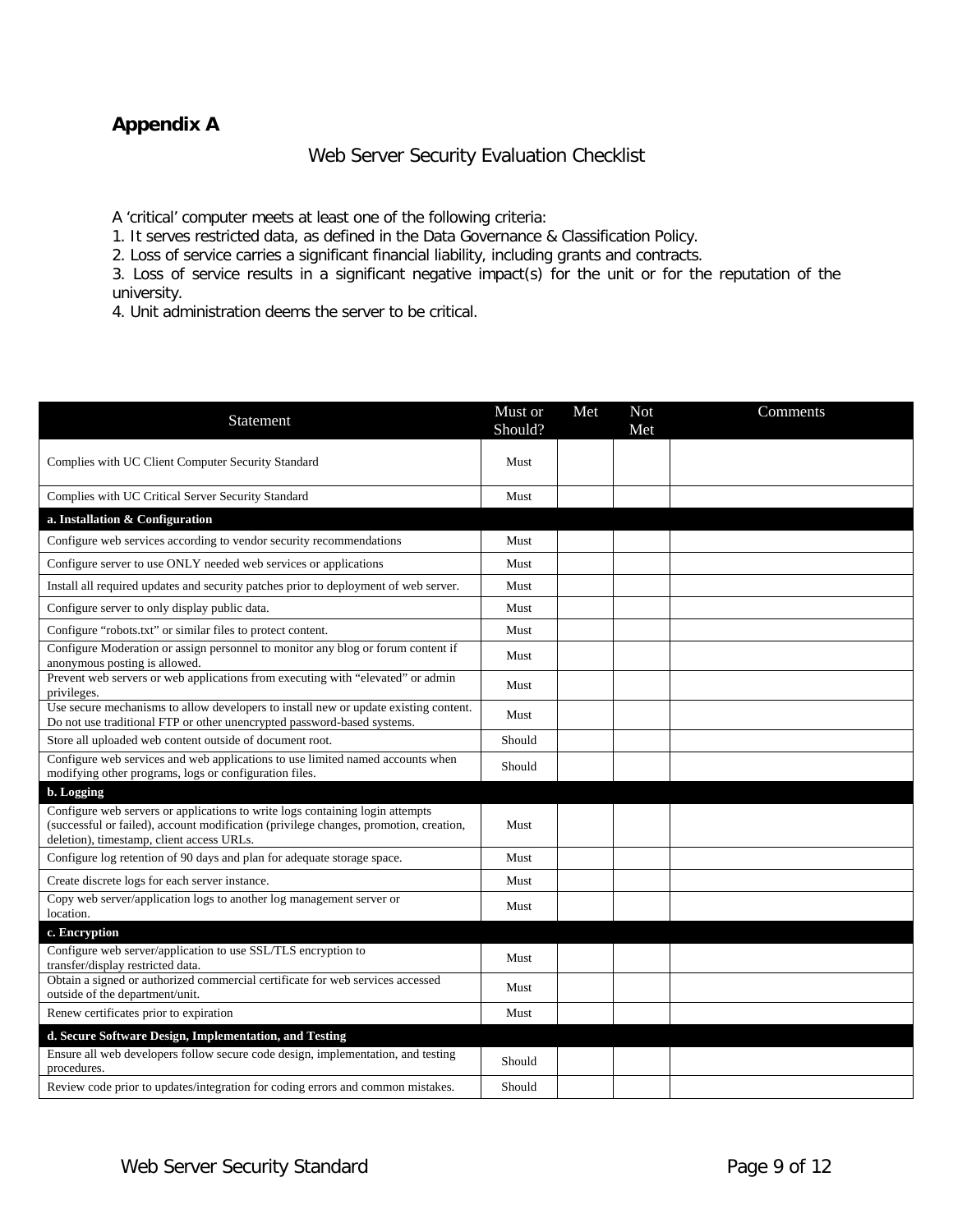| Prevent error messages from publicly displaying information about underlying<br>systems/processes or software.   | Should |  |  |
|------------------------------------------------------------------------------------------------------------------|--------|--|--|
| Only use active client-side and server-side content when absolutely necessary, and<br>then with extreme caution. | Should |  |  |
| Scan web services for vulnerabilities.                                                                           | Should |  |  |
| Scan web applications for vulnerabilities                                                                        | Must   |  |  |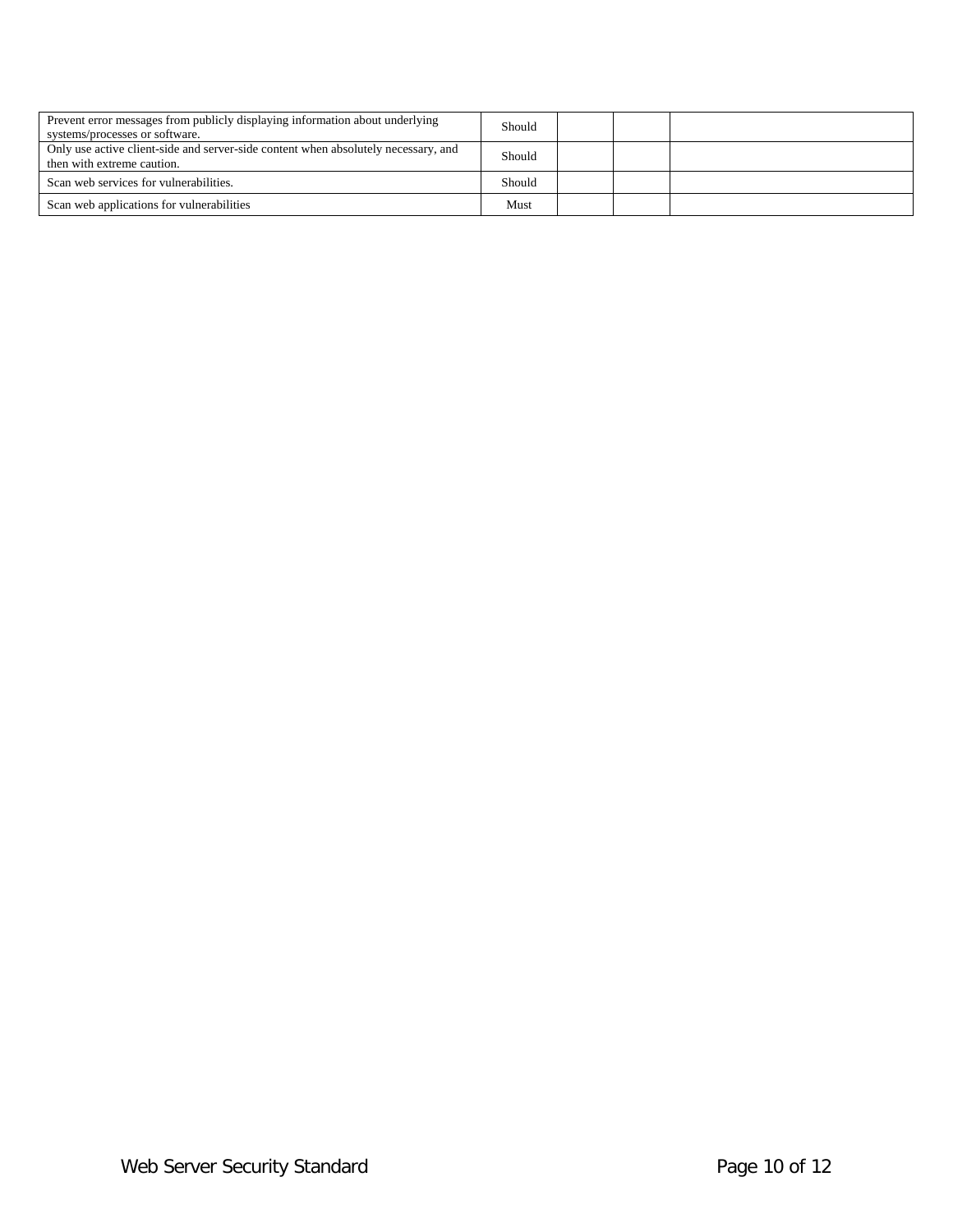### **Appendix B**

Web Service Security Standard (WSSS) Frequently Asked Questions

#### **If I make a web service or server inaccessible outside of my department or unit, does this standard apply?**

No, this standard applies only to servers that are accessible outside of a department or unit. However, all of the requirements of this document are strongly recommended for all web servers.

#### **What is secure code?**

Secure code is code that does not contain security vulnerabilities such as SQL injection flaws, Cross-Site Scripting vulnerabilities, etc.

#### **What is a self-signed certificate versus a root certificate authority (CA)?**

A self-signed certificate is it's own root CA. A self-signed certificate can not be validated because it is not signed by a well-known certificate root CA, therefore a client cannot be sure of the true identity of the server providing the self-signed certificate.

#### **Why must I monitor anonymous comments?**

Anonymous comments may be used to post inappropriate content, from which a severe loss of reputation to the University might ensue; or from which significant legal costs might be incurred.

#### **Why should web uploads be stored outside of the document root?**

The intent of this stipulation is to prevent someone from directly accessing content that they may have just uploaded. If someone uploads a PHP script to your web server, and your server is configured to store uploads within the main web site directory structure, and your server is configured to execute PHP scripts from within the main web site directory or sub-directories, then the uploader could directly request the URL to the uploaded file and have your server execute their script.

If you are unable to store uploads outside of your document root, there are a variety of ways to still permit uploads while protecting your site:

- Configure your server to not execute dynamic content (PHP, ASP, etc) from the directory in which you store uploads
- Configure your server to not permit direct requests to files stored in your upload directory

#### **What are some resource for learning about and preventing SQL injections?**

One of the most important assumptions about SQL injection is: assume that all data coming from the client (web browser) is suspicious. Preventing SQL injection then deals with filtering this data on the server side. If your scripting language allows parameterized queries, that is a great line of defense. For common scripting languages, here are some particular resources:

[Functions for Storing Data Submitted From a Form](http://www.nyphp.org/phundamentals/storingretrieving.php)